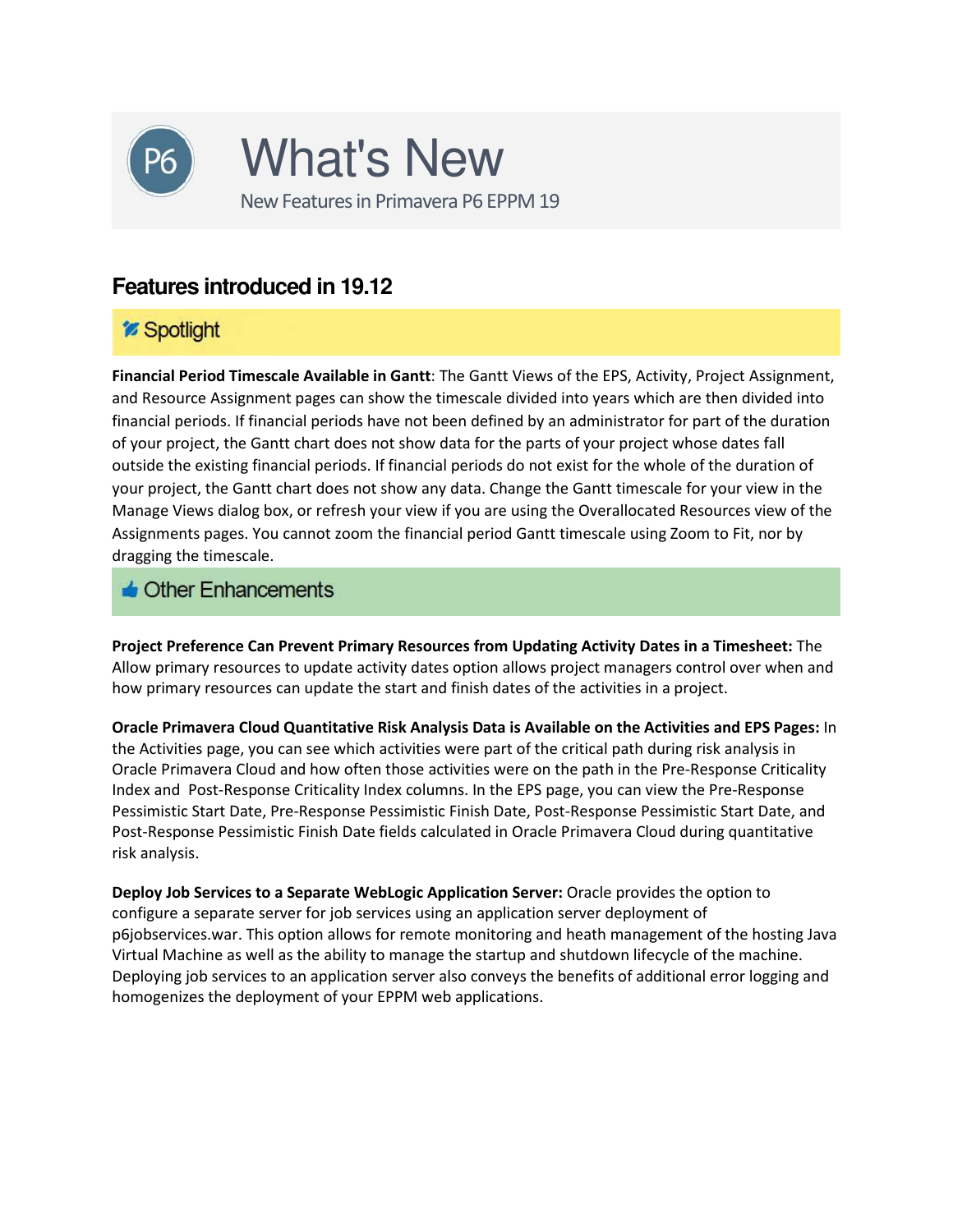## *<sup>m*</sup> Spotlight

**Allow Multiple Users to Access a Portfolio:** When you create a portfolio, you can choose to allow selected users to access the portfolio. You can also make existing portfolios available to multiple users and copy and paste portfolios in the portfolio list.

### $\triangle$  Other Enhancements

**Improvements to Project Statistics Portlet:** You can group and sort the data and view all levels of the WBS in the Project Statistics Portlet. You can also search, print and download the data in the portlet. When you click a project to drill down, you can customize the view of the data, including adding columns to both the activity grid and the assignments tab.

**Control Maximum Settings on the Application Settings Page:** The settings to control the Maximums for various aspects of P6 EPPM are available in the Data Limits Page in Application Settings. You can modify these settings to improve page load performance. When you change these settings, the changes take effect immediately, however users might need to refresh their open views to see the changes. These settings were previously available in the Primavera P6 Administrator. To view the settings in the Data Limits Page, after upgrade you must restart the P6 server. If you have multiple configurations in the Primavera P6 Administrator, the settings from the currently active configuration will be used as default settings in the Data Limits page after upgrade.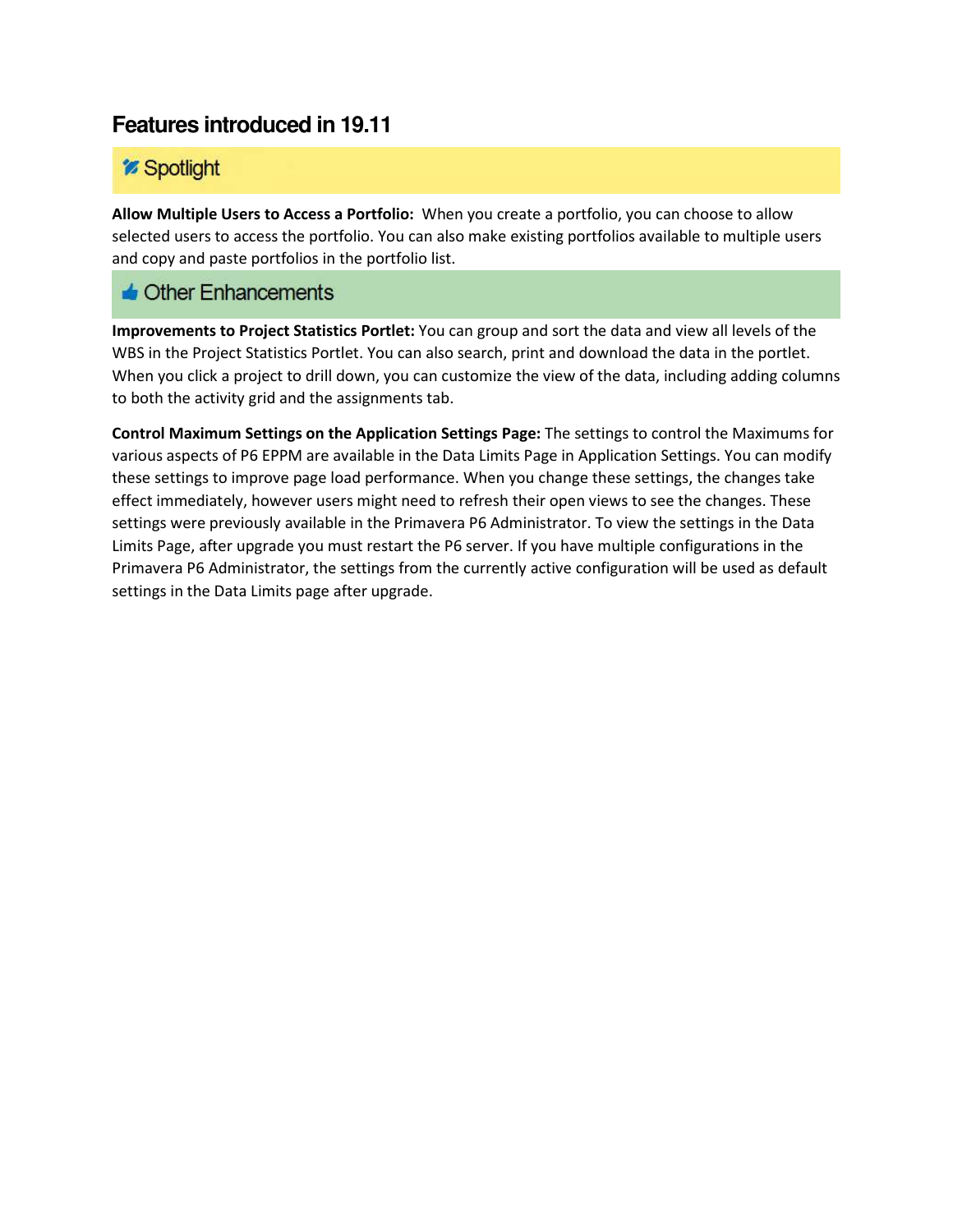### *<sup>2</sup> Spotlight*

**Reject Status Updates Made by Team Members if the Data is Incorrect:** You can reject status updates in the Status Updates page of P6 to request the team member modify and resubmit the update. When you reject a status update, you can provide information for the team member about what changes need to be made to each field in the status update and provide overall comments for the team member. You can also choose to have an email sent to the team member to alert them to the rejected status update. The team member sees rejected status updates in the Action Required page of Team Member Web, P6 for Android, and P6 for iOS.

### $\triangle$  Other Enhancements

**Send Emails in Team Member Web Without an Installed Email Client:** You can choose to use either an installed email client or the Team Member Web email client for sending emails from Team Member Web. The selection can be made on the Application Settings page in Team Member Web.

**P6 for iOS Crash Reports:** Information has been added to the P6 for iOS Help to explain how to find a crash report. Crash reports can help to identify the cause of a crash.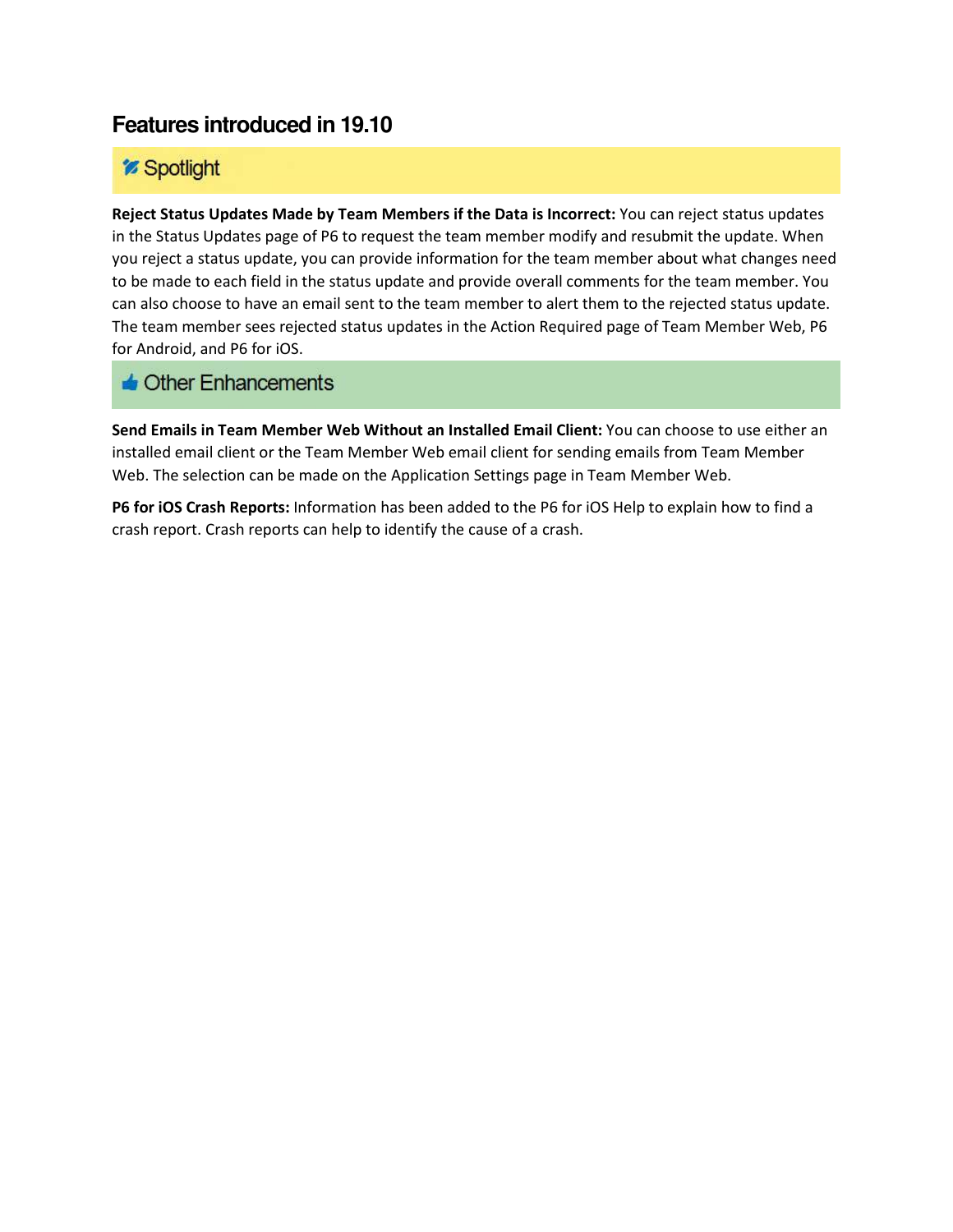# *<sup>z* Spotlight</sup>

**Allow or Restrict Access to Resources From Multiple Parent Resources:** You can select up to five resources when defining which resources a user can access. The user can access and use the selected resources and all child resources of the selected resources.

### $\triangle$  Other Enhancements

**Improved Granularity of Data Types When Publishing Enterprise Data:** You can select or exclude the following data types when publishing enterprise data: project, activity, resource, calendar, and enterprise data dictionary.

**Prevent Timesheets Users From Entering Hours Outside Assignment Dates:** In Team Member Web, the Application Settings pane includes options to prevent users from entering hours in a timesheet before the start date of their assignment and after the end date of their assignment.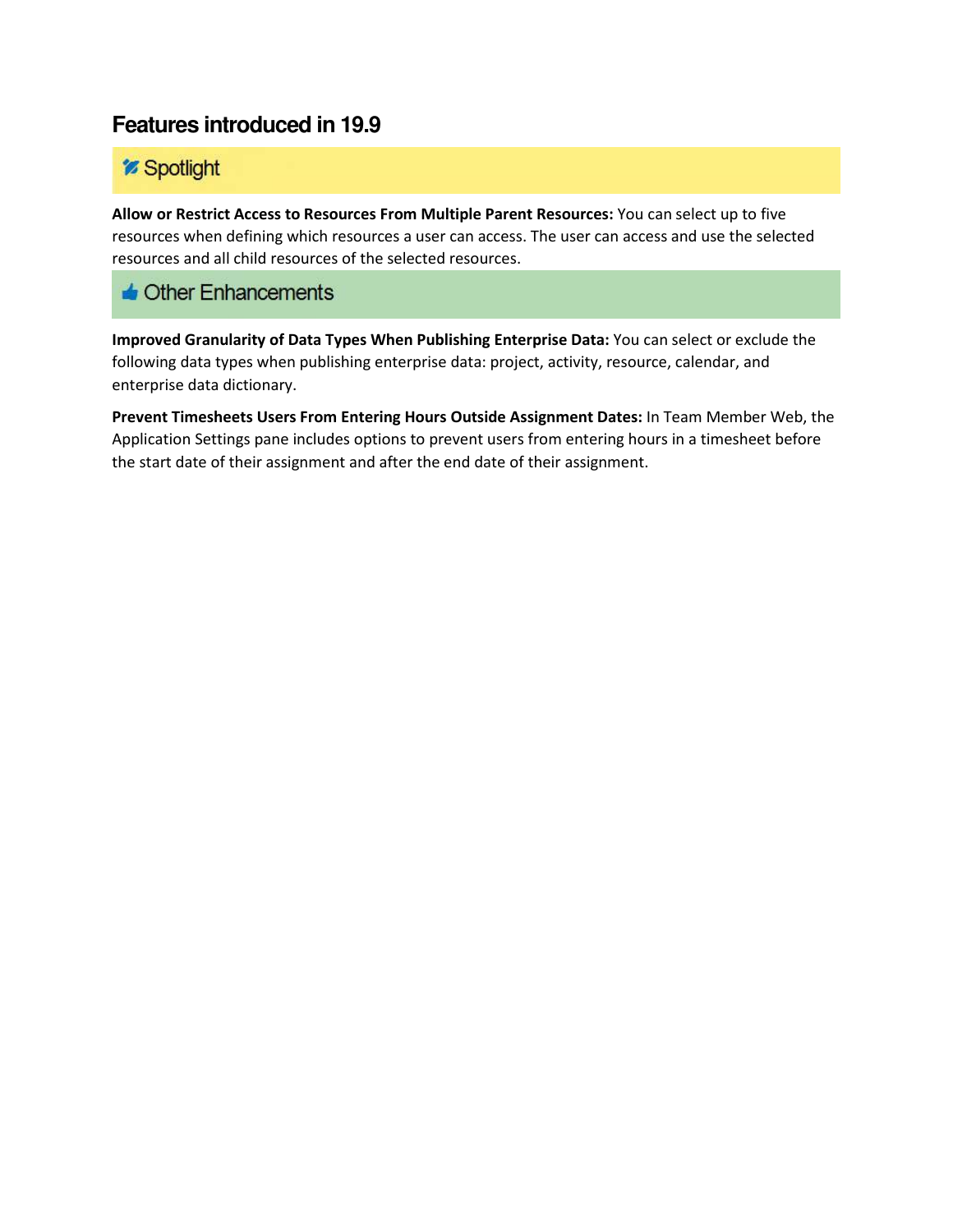## *Spotlight*

**The View Migration Utility Allows You to Convert Classic Views to Standard Views:** Access to classic view pages was removed in release 18. Each user can export any classic views to which they had access and import them to create new standard views. The View Migration Utility allows an Admin Superuser to convert all the classic views in a database to standard views, while retaining the user scope of the views.

#### $\triangle$  Other Enhancements

**Scheduling and Leveling Options Can Be Exported to and Imported From Primavera XML:** When you export projects to Primavera XML format, scheduling and leveling options are included. When importing the Primavera XML file, you can choose whether to import with the Update Existing or Keep Existing import actions against the scheduling and leveling options.

**Improved Currency Import:** You can choose to import projects from Primavera XML files using the currency rate in the XML file or the currency rate in your database. If you import using the currency rate in the XML file, calculations convert the values to account for differences in the exchange rates in the XML file and your database. To use the currency rate in the XML file, you must have a matching currency ID and name in your database.

**Update Baselines When Importing Primavera XML Files:** You can choose to update baselines when importing a project from a Primavera XML file. When you select the Update Existing import action at the project level, matching baselines you import will be updated from the import file. Baselines you choose to import but which do not have a match in your database against the project you selected to update will be added to the project.

**Clearer Insight Into Role Availability:** If you select to display the role limit based on the calculated primary resource's limit, P6 only shows you the limit for primary roles assigned to resources to which you have access. This provides you with a clearer insight into role availability because you do not see the role limit according to all resources, but only those resources relevant to you.

**Sort My Activities In Team Member By WBS Hierarchy:** You can sort the My Actvities and Timesheet views in Team Member by WBS according to the WBS hierarchy.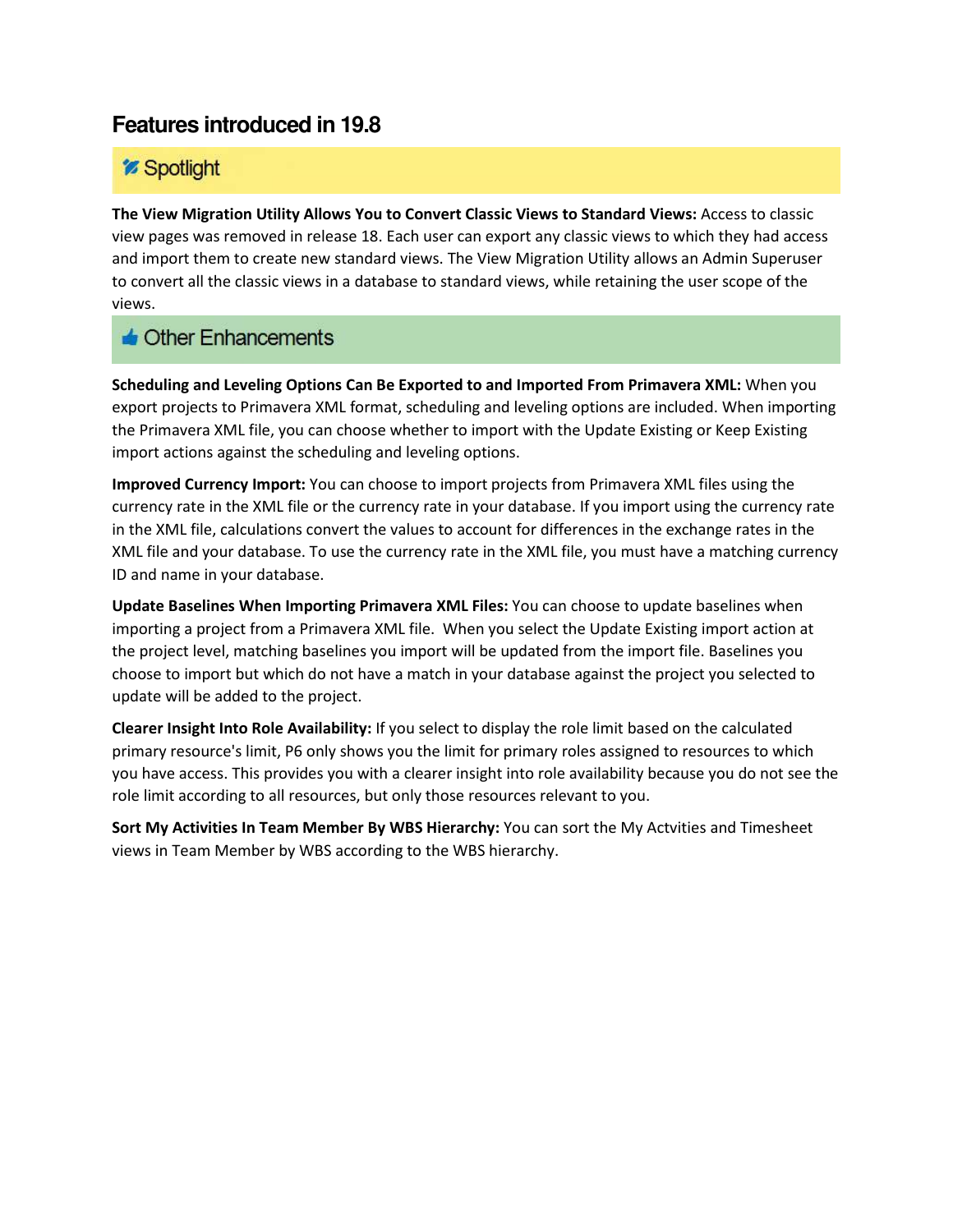### *<sup>z* Spotlight</sup>

**Store Images:** You can store images to ensure that your users always have access to the correct, most up-to-date images and logos for headers and footers.

### $\triangle$  Other Enhancements

**Improved Visibility of Assignments With Units Over Plan:** You can add the Approved Units, Planned Units, and Variance Units columns to the details dock of the Timesheets Approvals page. Red data highlights where more units have been approved than were originally planned for the assignment.

**Select to See Resource and Role Spread From All Projects or a Specific Project:**In the usage chart of the Select Resource and Select Role dialog boxes, use the Show usage for list to determine whether the chart shows resource or role usage for all published projects, or only for a specific project.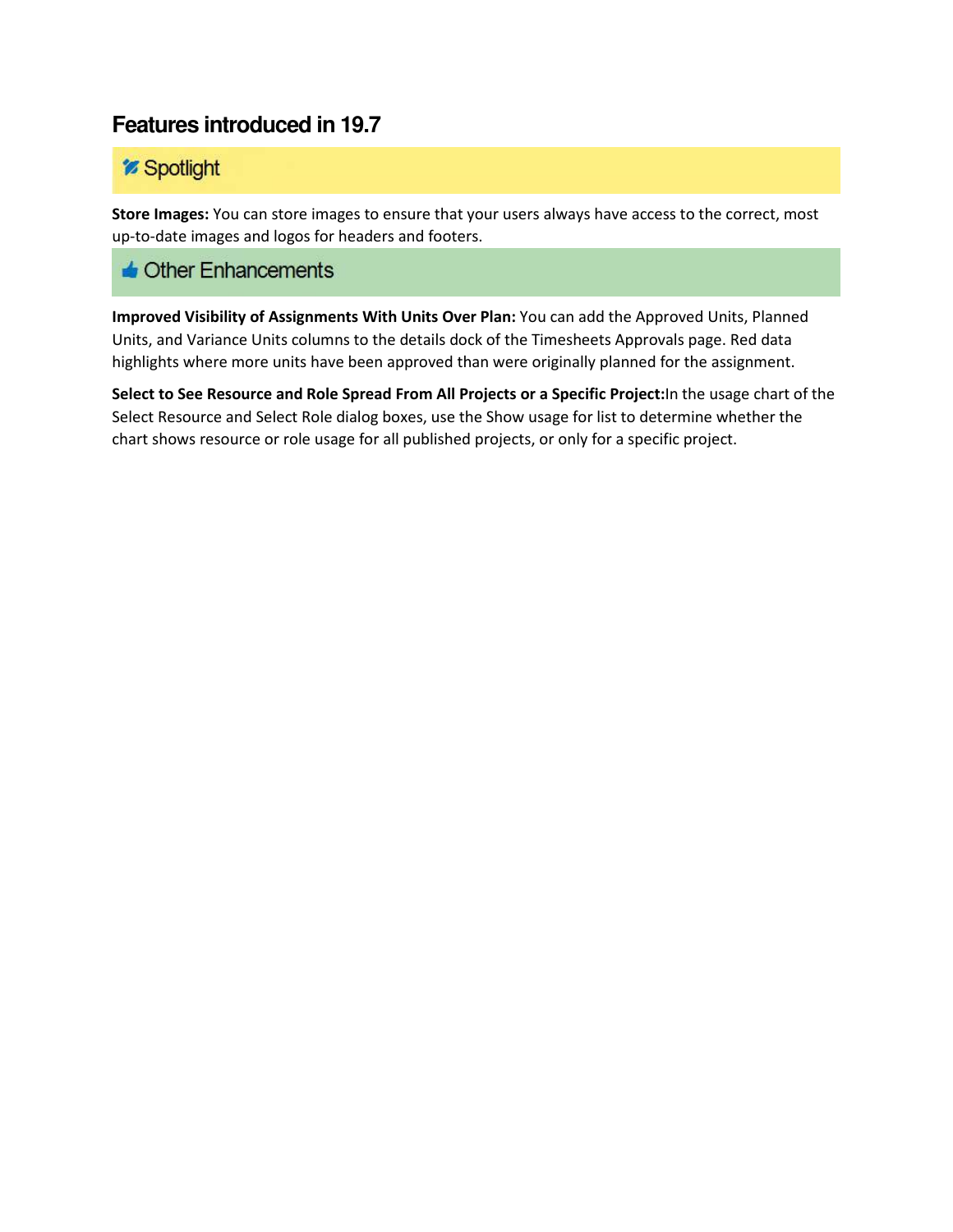### *Spotlight*

**Add Stored Images to the Header and Footer When Printing:** You can add stored images to the header and footer in Print Options. Images can be stored in an EPPM database using P6 Professional connected to the same EPPM database.

#### $\triangle$  Other Enhancements

**Notify Managers When A Timesheet Is Rejected**: An application setting determines whether managers are notified about rejected timesheets. If the setting is selected, when a timesheet is rejected an email will be sent to all Project Managers and their delegates, Resource Managers and their delegates, users with the Admin Superuser profile, and users with the Project Superuser profile assigned for any projects included in the timesheet. This function requires that the relevant users have an email address associated with their user profile and that an email address is configured in the Mail Service section of the Primavera P6 Administrator. The manager who rejected the timesheet will not receive an email notification.

**Delete Discussion Items**: You can delete discussion comments in P6 Web. You can delete your own contributions to discussions in Team Member Web. You must have the Delete Discussion Comments project level privilege to delete discussion comments in P6 Web or Team Member Web.

**Determine How Marking Complete In Team Member Web Affects Actual Units**: In Team Member Web, you can select an option to allow actual units on an activity or assignment to be updated when you mark the activity or assignment as completed. This setting comes into effect when the activity or assignment was never started. This is useful when you track activity and assignment progress at a high level, for example for small tasks which may reasonably be started and finished by the next time you report progress.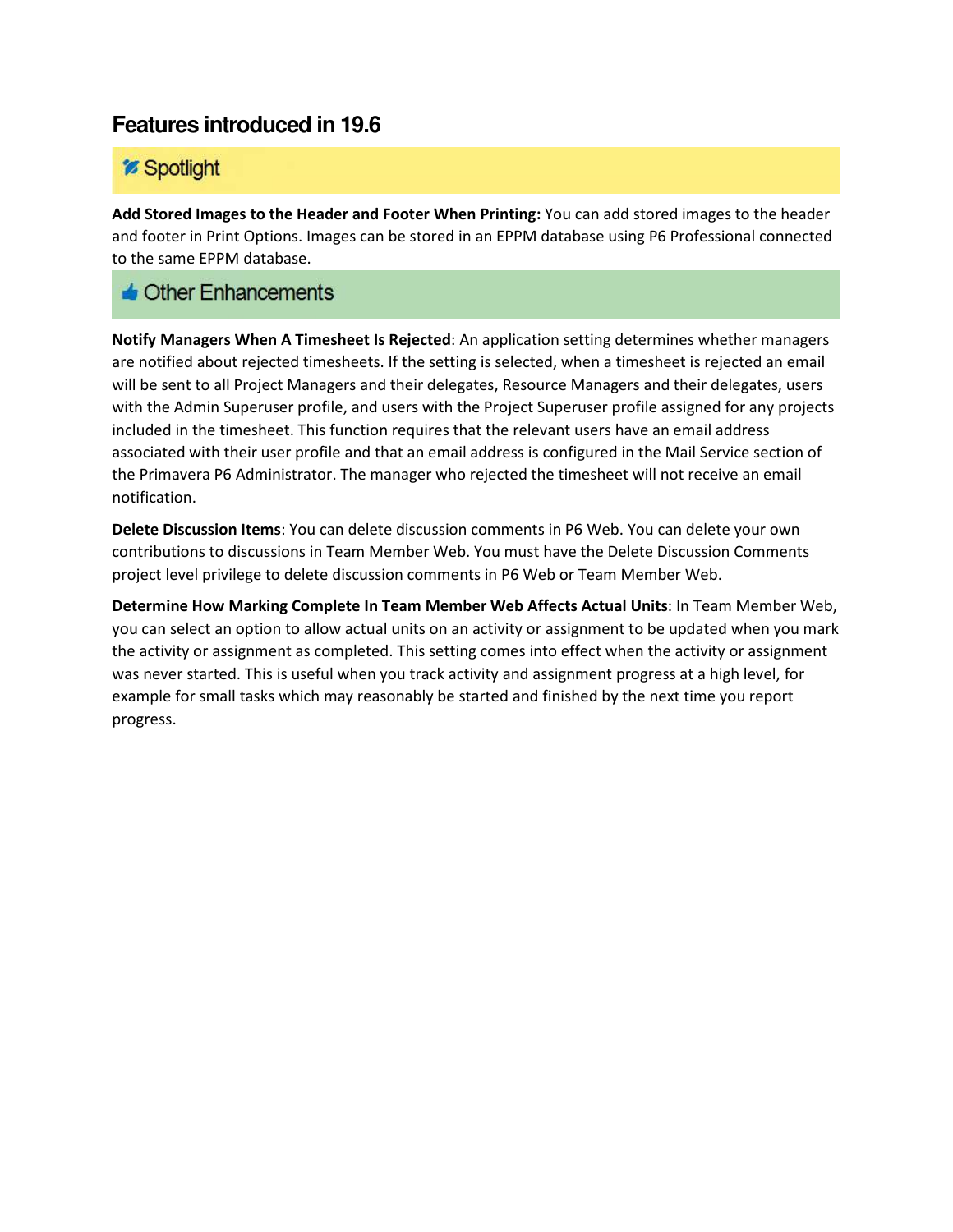## *<sup>2</sup> Spotlight*

**Dissolve Activities With Or Without Lag**: You can choose whether or not to retain lag when dissolving activities using the Retain lag setting in the General section of the Global tab of the My Preferences page. If you choose to retain lag, the lag from the dissolved activity's predecessor relationship will be added to that of its successor relationship and applied to the new relationship.

### $\triangle$  Other Enhancements

**Team Members Can View Secure Codes**: When you configure project preferences to list the activity codes team members can view or update, you can include secure codes. Team members need the relevant secure code privileges to be able to view and edit secure codes in Team Member Web. Status reviewers need the relevant secure code privileges to be able to complete the review of any status updates which include changes to secure codes.

**Control the Export of Project Data**: You can use the Export Project Data privilege to allow only certain users to export projects or download data to Excel.

**Printing Enhancements**: You can print directly to your default printer. Before printing a view, you can customize the header and footer of the output, hide columns, select page setup options, add row numbers, and apply a watermark to the output.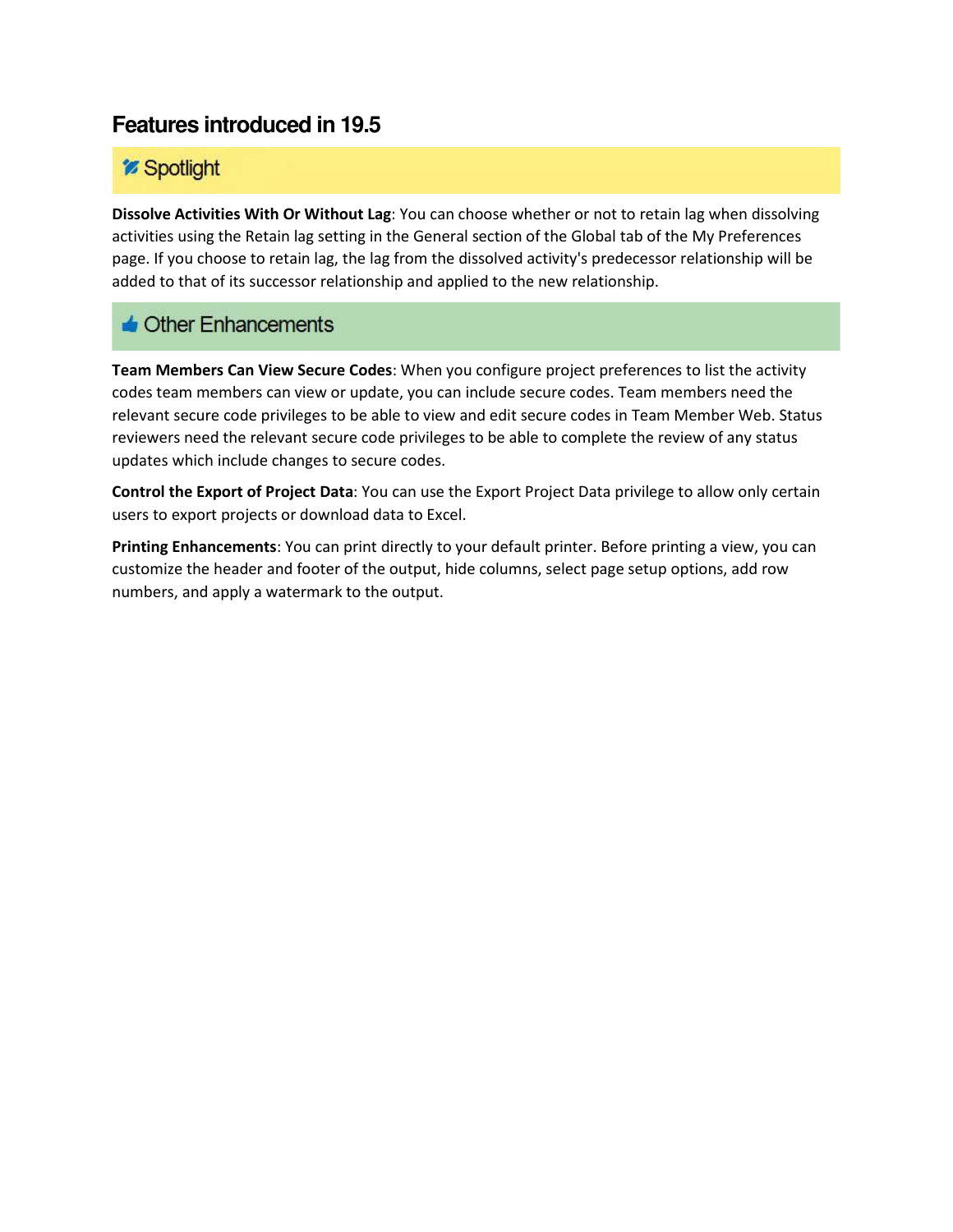## *<sup>2</sup> Spotlight*

**Greater Flexibility in Activity Page Filters**: You can filter the Activities page for specific resources and roles using standard filters. You can also compare baseline dates in the activities page. You can compare dates to the hour.

### $\triangle$  Other Enhancements

**Always Know When There Are Timesheets Awaiting Your Action**: When there are timesheets which are pending your approval, you will receive a notification.

**Enable Publication When Copying Projects**: When you copy and paste projects, you can select to switch on the Enable Publication options for the pasted copies of the projects.

**Select The Start and Finish Dates For The Resource and Role Usage Charts**: You can specify the start and end dates for the usage charts when assigning resources or roles to activities. This setting is saved with the view and can be configured in the Activities page, the Assignments page in the Projects section and the Assignments page in the Resources section.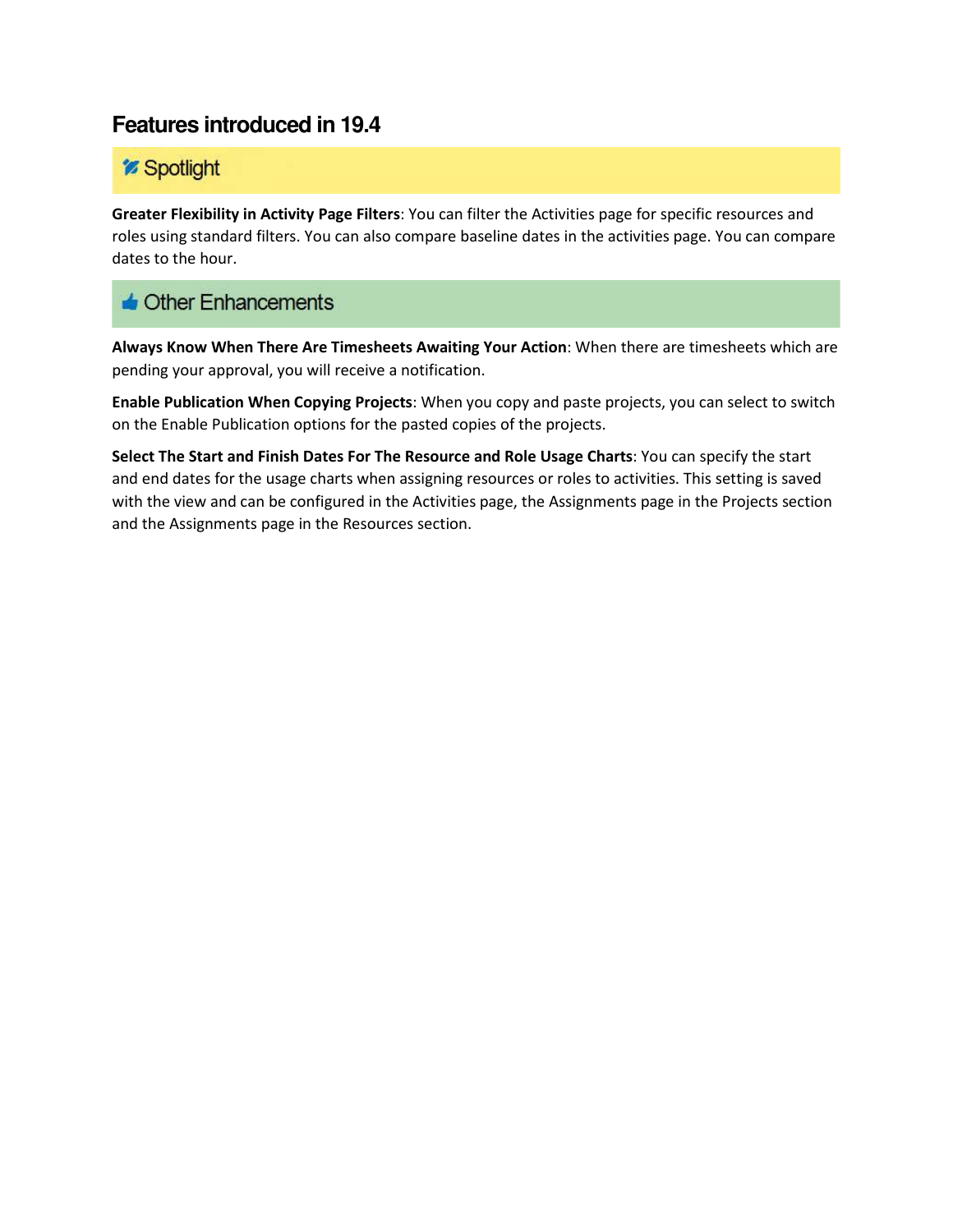## *<sup>2</sup> Spotlight*

**Import Your Non-Work Days From Other Applications:** You can import non-work days from an .ICS file exported from another application into your personal calendar in P6 EPPM.

### **C** Other Enhancements

**View Total Float to Achieve More Effective Prioritization of Your Activities:** Your project manager can set a project preference to allow you to see an activity's total float in both the My Activities and Timesheets pages of Team Member applications.

**WBS Fields Available in the Activities Page:** You can view the following fields at the WBS level: Anticipated Finish, Anticipated Start, Contains Summary Data, Integrated Application, Integrated WBS, Parent, Project Status, Proposed Budget, Responsible Manager, Status Reviewer, WBS Name, WBS category, WBS code, and WBS Path. You can also filter on and group by many of these columns.

**Filter Activities to the Hour:** You can create date filters using hours.

**Control Who Can Delete Published Project Data:** You can use the Delete Published Project Data privilege to allow only certain users to delete published data for projects.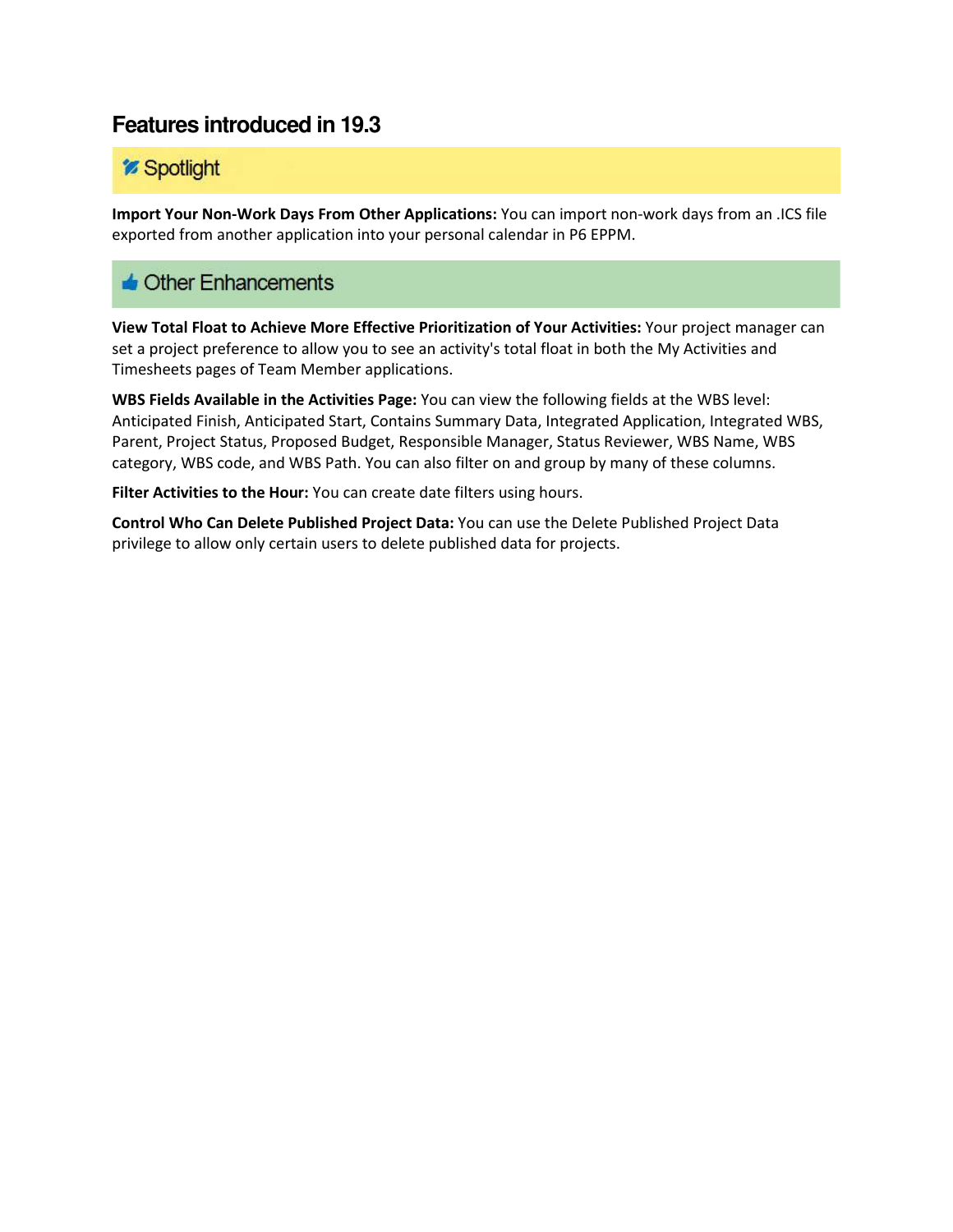## *<sup>m*</sup> Spotlight

**Import/export global data:** Import and export data in MS Excel format on the Enterprise Data page. In this release, import/export of resource curves, risk categories, units of measure, issue codes, document categories, overhead codes, and baseline types has been implemented.

## $\triangle$  Other Enhancements

**Global and project options for importing Microsoft Project XML files:** Select global and project import actions in the import template when importing a project from a Microsoft Project XML file using the Create New option.

**Remove the Expected Finish Date from a task in Team Member Web:** Remove the Expected Finish Date for a task in Team Member Web by deleting the data in that field.

**View and edit user-defined fields assigned to steps in P6 Team Member:** Project managers can assign up to five user-defined fields for steps displayed in P6 Team Member -- and decide which fields can be editable from P6 Team Member. Click View All Steps to view and edit UDFs.

**Default from email address (Cloud Only):** Enter a service request in My Oracle Support to have a default email address assigned for your environment.

**Switch off warning about report accessibility:** A new setting in the Display Format tab of My Preferences allows each user to disable the report accessibility warning. The report accessibility warning appears each time a user runs a report in a format other than HTML, to alert the user that the report will not meet accessibility requirements for visual impairments.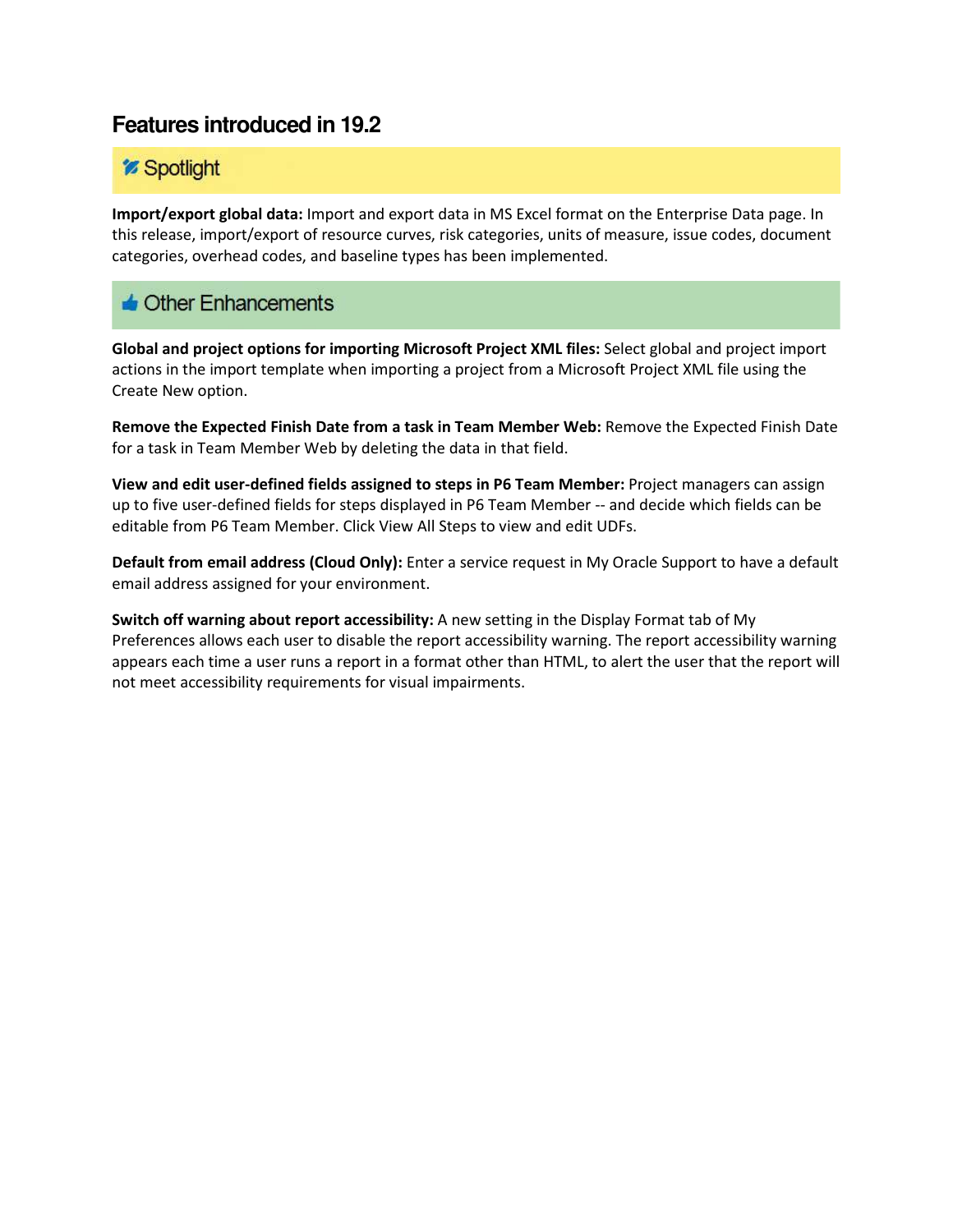## *<sup>2</sup> Spotlight*

**Import/export global data:** Import and export data in MS Excel format on the Enterprise Data page. In this release, import/export of funding sources, WBS categories, and step templates has been implemented.

### **J** Other Enhancements

**Assign document user-defined fields:** Assign user-defined fields to documents in the Documents detail panel.

**New home for notifications:** All notifications are available from the View Notifications icon, near the User menu.

**Generate reports while you work:** If a report takes more than 20 seconds to generate, it will run in the background so you can continue working. You will receive a notification when it is complete.

**Determine how long to store audit data:** Specify the number of days to keep data in the audit tables.

**Document uploads are scanned for viruses:** When you upload a document to the Cloud, it will be scanned for viruses. If the document is infected, it will be deleted to prevent the virus from spreading.

**Export resource and role Spreads to Excel:** Export data to Excel from the Assignments pages in Projects and Resources, including all the spread columns in your view.